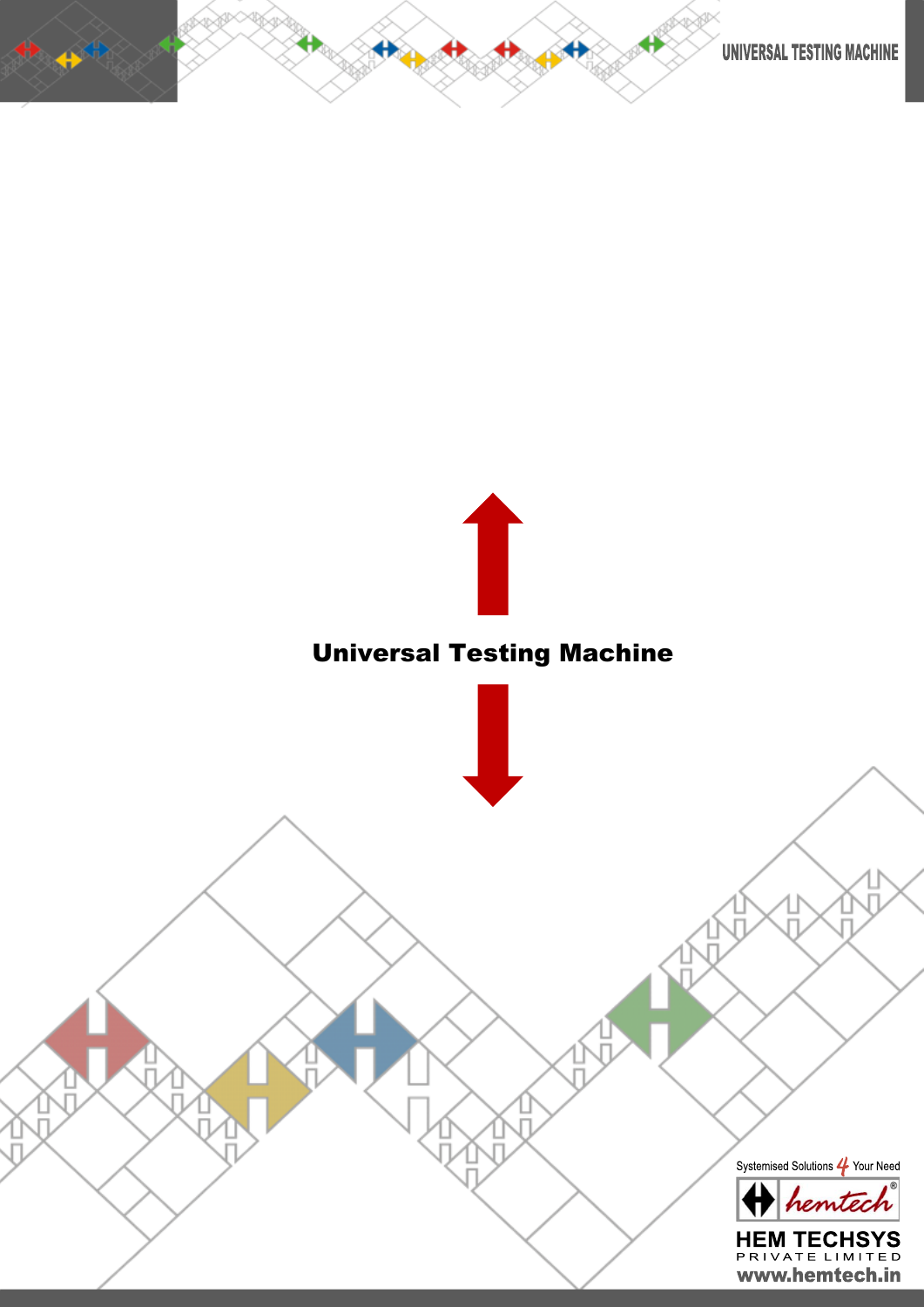



# **Universal Testing Machine HT-UTM**

**HT-UTM 7 & 16 Series** are advanced *Universal Testing Machine* incorporates extensive range of features making it ideal for performing many types of Tests on various materials at affordable price.

The Instrument is Microcontroller based having latest Technology for highly accurate measurement. Integral User interface consist of a small but powerful control console with Backlit LCD Display with large fonts for easy readability. A simple to use console makes it convenient to perform quick test and get results.

The high strength frame assures proper testing and reliability. High precision Loadcell, Digital Encoder & Microstepping Drive makes it a very accurate Instrument due to fully digital measurement. Multiple Safety devices makes it a safe and operator friendly Instrument.

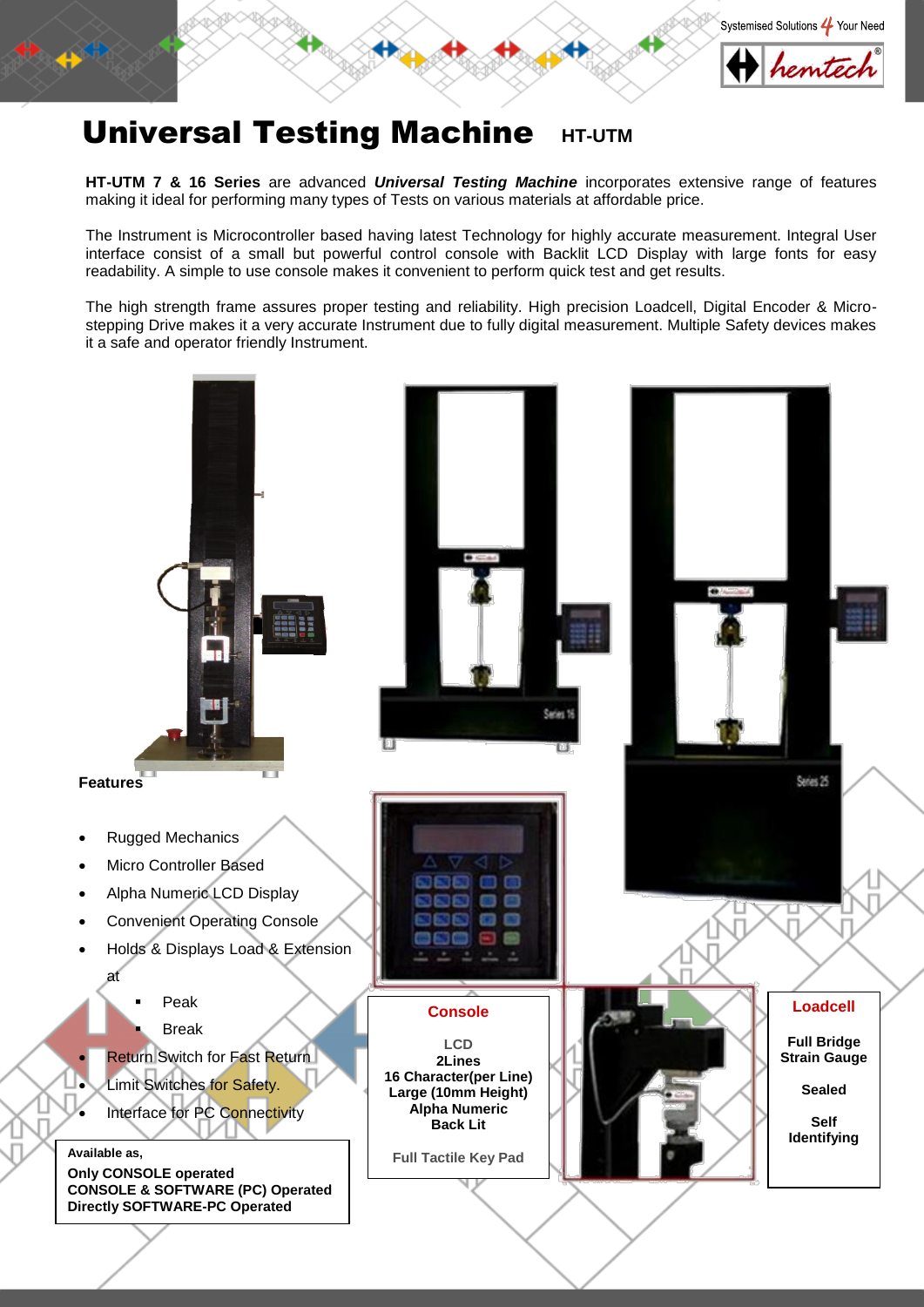### hemtec **Performs many types of Tests Tensile Compression Flexural Peel Friction Adhesion Tear** Flexural

Tensile

Compression

Peel

Systemised Solutions 4 Your Need

**Testing many types of Samples**



Specification:<br>Series 7 - Desk Top, Series 16 - Desk top, Series 25 - Floor standing

| <b>Model</b>         | Unit           | U701   | U705          | U710          | U725   | <b>U750</b>   | U <sub>1605</sub> | U1610 | U1620       | U1650 | U2510 | U2520 |
|----------------------|----------------|--------|---------------|---------------|--------|---------------|-------------------|-------|-------------|-------|-------|-------|
| <b>Load Capacity</b> | Кg             | 10     | 50            | 100           | 250    | 500           | 500               | 1000  | 2000        | 5000  | 10000 | 20000 |
| <b>Type</b>          | <b>Columns</b> | Single | <b>Single</b> | <b>Single</b> | Single | <b>Single</b> | Twin              | Twin  | <b>Twin</b> | Twin  | Twin  | Twin  |
| Max. Speed           | mm/min         | 500    | 500           | 500           | 500    | 500           | 500               | 500   | 500         | 500   | 250   | 250   |
| Min. speed           | mm/min         | 0.01   | 0.01          | 0.01          | 0.01   | 0.01          | 0.01              | 0.01  | 0.01        | 0.01  | 0.01  | 0.01  |
| Po. Resolution       | mm             | 0.01   | 0.01          | 0.01          | 0.01   | 0.01          | 0.01              | 0.01  | 0.01        | 0.01  | 0.01  | 0.01  |
| <b>Travel</b>        | mm             | 500    | 500           | 500           | 750    | 750           | 800               | 800   | 800         | 800   | 1000  | 1000  |
| <b>Lateral Space</b> | mm             | 100    | 100           | 100           | 100    | 100           | 400               | 400   | 400         | 400   | 550   | 550   |
| Power Supply         | V AC           | 230    | 230           | 230           | 230    | 230           | 230               | 230   | 230         | 230   | 230   | 230   |

A T

**Force Measuring Accuracy : Better than 0.5% of measured value down to 1/50th of Loadcell Capacity Total Cross Head travel is calculated without Loadcells, adaptors, grips and fixtures. Longer Travel can be supplied as Extended Frame option.**